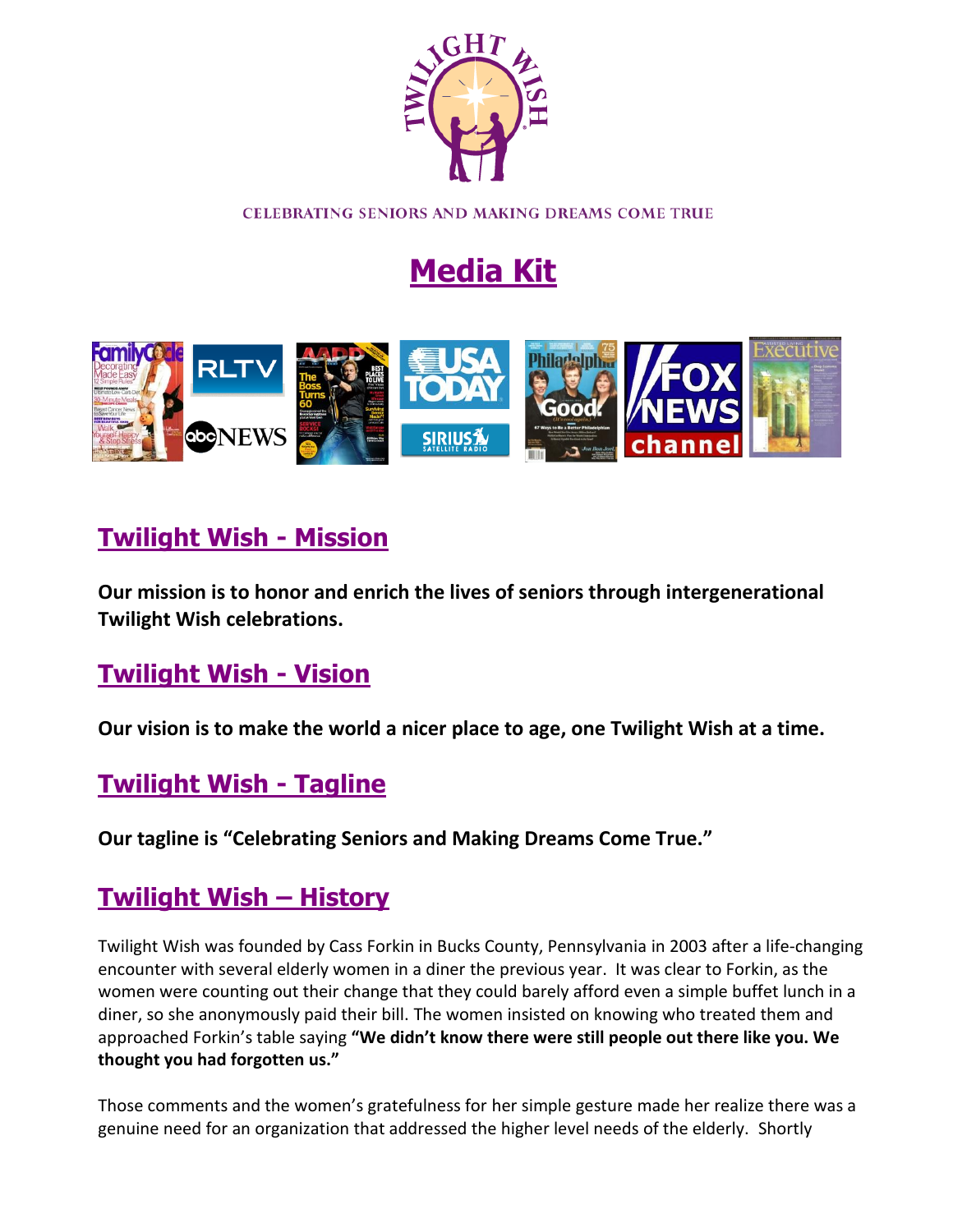thereafter, Forkin filed the paperwork to establish Twilight Wish Foundation. On July 1, 2003, Twilight Wish was officially granted 501(c)(3) nonprofit status and became the first national senior wish-granting organization in our country.

Fast forward to January 16, 2004: Twilight Wish grants its very first wish to an 81-year-old nursing facility resident named Margaret who wished to have a tombstone for her deceased son who was buried in an unmarked grave. Since that first wish, Twilight Wish Foundation has granted nearly 4,600 wishes and celebrated another 2,000+ seniors in group celebrations. On average, we grant one wish every other day.

Twilight Wish enhances the quality of life for vulnerable, low-income elderly by granting needed or desired wishes that reduce isolation and inspire and uplift them, promoting improved mental health and overall well-being. By treating the elderly with compassion, we restore their dignity and bring them hope.

In the words of one of our wish recipients, Libby M., 79, who rode in Boscov's 2006 Thanksgiving Day Parade, **"Twilight Wish keeps the candle lit."**

Twilight Wish Foundation gives seniors an unexpected "thank you" for the contributions they have made throughout their lives. Wishes are granted for senior citizens over age 65 with an income of less than 200% of the national poverty level, with the physical and cognitive ability to experience the wish, and a documented history of positive contributions to society.

Twilight Wish stories garner approximately \$250,000 in free media attention every year which helps to spread the awareness of our mission and vision. Our stories have led to other small local nonprofits forming across the country to grant wishes to their local seniors, thereby fulfilling our vision of making our world a nicer place to age, one wish at a time.

# **Twilight Wish Foundation Milestones**

**May 2003** Cass Forkin, founder, has lunch with her daughter at the Dublin Diner (Dublin, Pa.) and sees three women struggling to pay for their meal. Shortly thereafter, the idea for Twilight Wish is born.

**July 2003** Twilight Wish officially becomes the first national nonprofit senior wish-granting organization dedicated to the needs of the elderly

**January 2004** Twilight Wish grants its first wish to Margaret, a nursing facility resident, for a headstone for her son who died unexpectedly

**October 2004** Article in *Family Circle Magazine*

**April 2005** Awarded the Congressional Flag of Honor by former Congressman Michael Fitzpatrick

**June 2005** Twilight Wish begins granting veterans' wishes, fulfilling 200 wishes at the Philadelphia VA Medical Center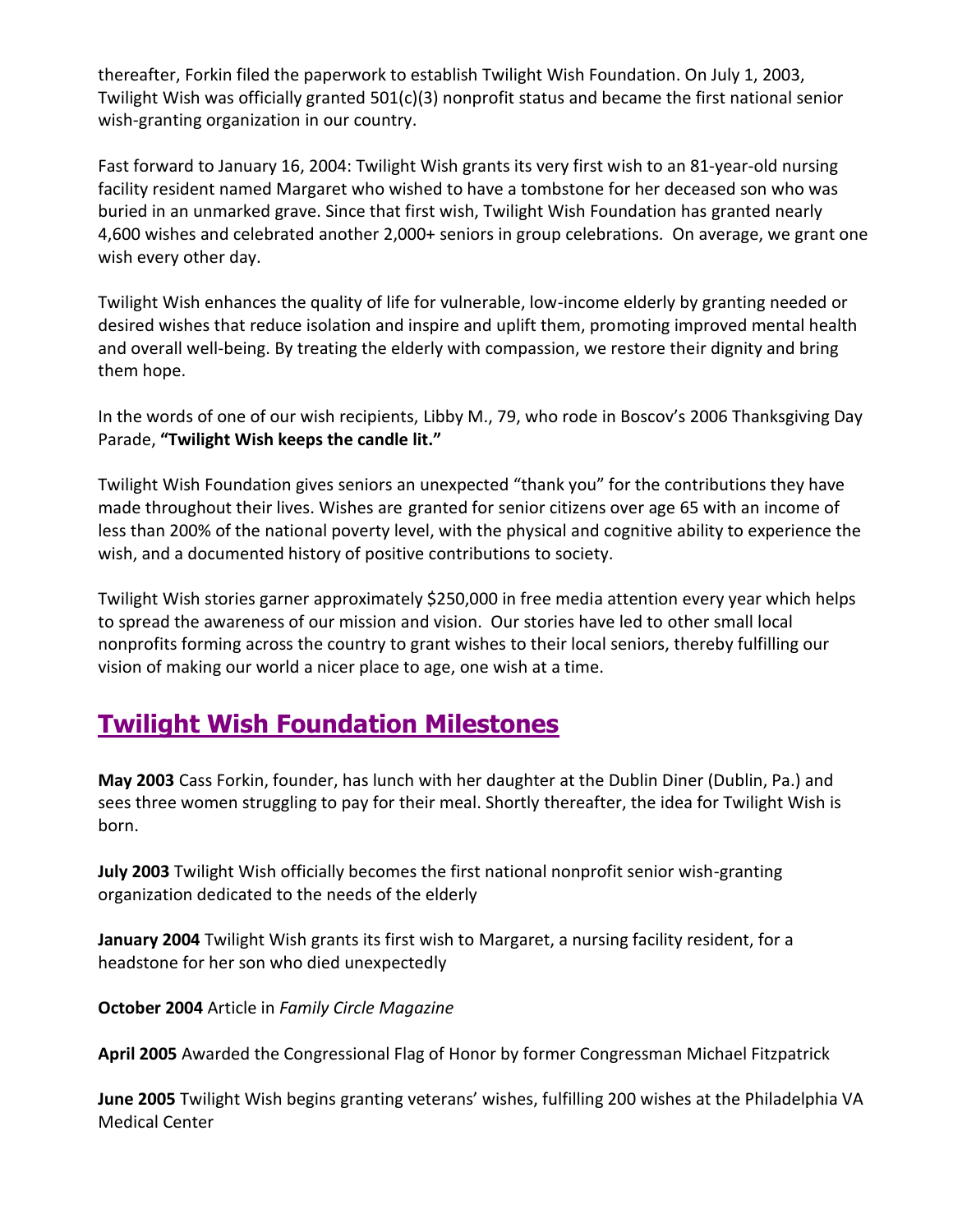**November 2006** Featured in *USA TODAY*

**June 2007** The Pennsylvania House of Representatives declared June 2007 as Twilight Wish Month

**July 2007** Featured in *People Magazine*

**December 2007** Twilight Wish initiates its Dining Unexpected Thank You (DUTY) Program whereby seniors are unexpectedly treated to a meal to say thank you for paving the road before us

**January 2008** Twilight Wish officially launches its Intergenerational Education Program connecting younger generations with residents of nursing facilities

**November 2009** In collaboration with author Stanley Bronstein, Twilight Wish publishes its first book of wish stories, *Twilight Wish Moments*

**May 2010** Highlighted in *The Chronicle of Philanthropy*

**June 2010** The Pennsylvania House of Representatives again declared June as Twilight Wish Month

**June 2011** Twilight Wish grants its largest wish on record: Margarette's Truck Driving Mama Wish

**July 2011** Featured in *AARP The Bulletin*

**June 2012** After realizing that one-third of all wishes granted are for veterans, Twilight Wish formally establishes its Veterans' Program to acknowledge and thank veterans for their dedication and selfless service to our country

**July 2012** Twilight Wish Foundation celebrates its 9<sup>th</sup> anniversary

**September 2012** Featured on CNN's *Leaders with Heart*; CNN's *Impact Your World;* & in *USA TODAY*

**April 2013** Twilight Wish grants more than 1,940 wishes to date

**May 2013** Twilight Wish featured in *Woman's World*

**July 2013** Twilight Wish celebrates our 10<sup>th</sup> anniversary

**June 2014** The Pennsylvania chapter of FBLA selects Twilight Wish as its 2014/2015 state project

**June 2015** Cass Forkin and Mae Krier present to 5,000 students and teachers at the PA FBLA annual conference in Hershey, PA

**July 2014** Twilight Wish featured in *The Huffington Post*

**January 2015** Twilight Wish grants more than 2,205 wishes to date

**January 2016** Twilight Wish celebrates 13<sup>th</sup> anniversary of granting our first wish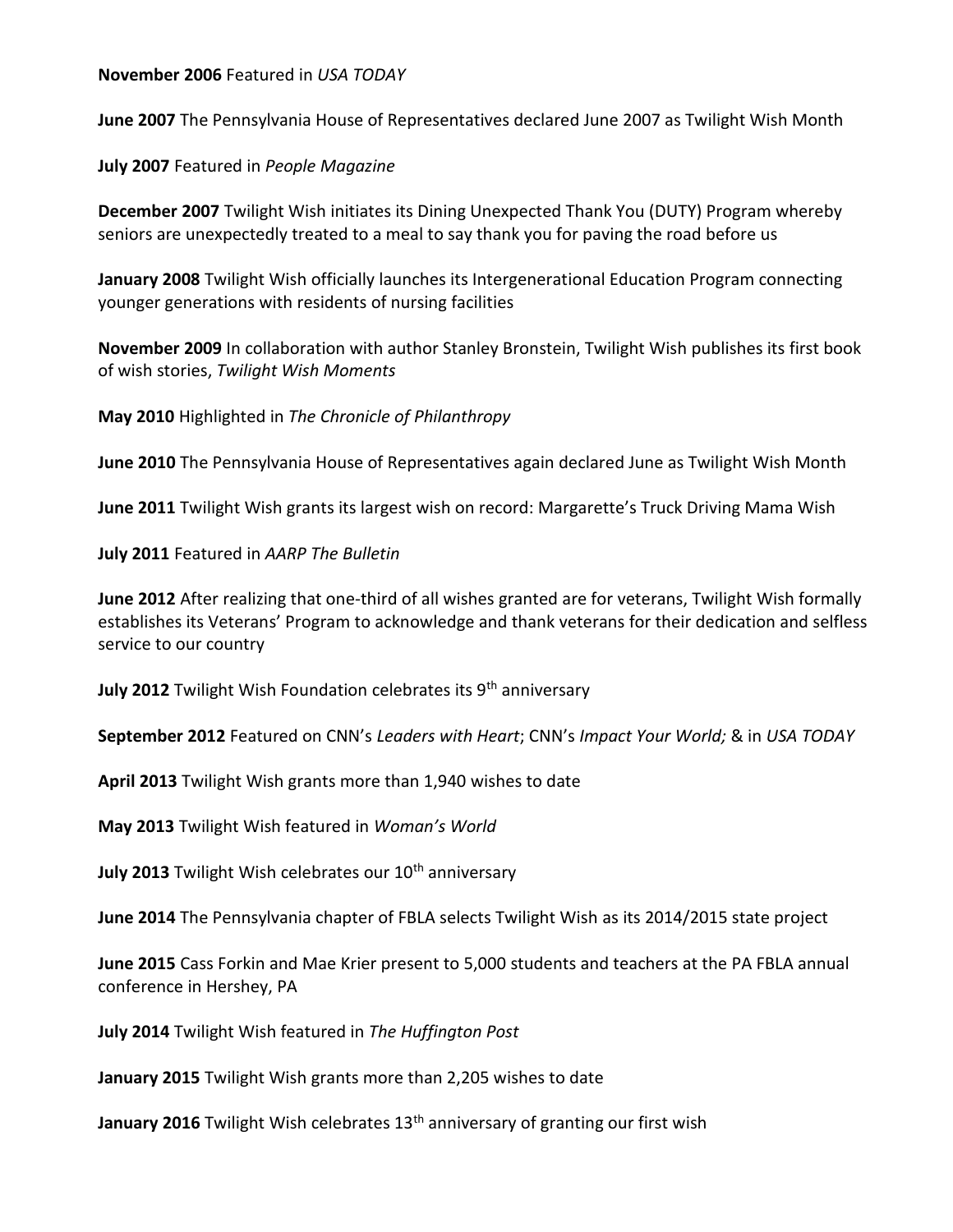**November 2016** Twilight Wish featured in CNN/HLN's *Impact Your World*

January 2017 Twilight Wish celebrates our 14<sup>th</sup> anniversary of granting our first wish

**March 2017** Twilight Wish is instrumental in having a national day of recognition designated for the Rosie the Riveters of World War II on March 21, 2017

**May 2017** Twilight Wish launches inaugural "Week of Wishes" during National Nursing Home Week with the goal to have elder care facilities granting wishes to seniors and with a social media contest to bring senior wish granting into the grassroots communities around our country to honor and thank those that paved the path and change the way society views aging

**May 2017** Cass Forkin presents to Pennsylvania Assisted Living Association in Harrisburg, PA

**May 2018 –** Twilight Wish celebrates second "Week of Wishes."

**July 2018 –** Twilight Wish celebrates the 15<sup>th</sup> anniversary of our founding

**July 2019 –** Twilight Wish celebrates the 16th anniversary of our founding

**January 2020** – Twilight Wish celebrates the 16<sup>th</sup> anniversary of our first wish granting

**January 2021 –** Twilight Wish celebrates the 17<sup>th</sup> anniversary of our first wish granting

**December 2021 –** Twilight Wish reaches milestone of granting 4,500 wishes

# **Frequently Asked Questions**

### **1. What is Twilight Wish Foundation?**

Twilight Wish Foundation is a 501(c)(3) non-profit organization that honors and enriches the lives of seniors through intergenerational Twilight Wish celebrations. We make our world a nicer place to age, one Twilight Wish at a time. Twilight Wish acknowledges and thanks the elderly living at or below poverty who have served others throughout their lives, by granting individual wishes for those who qualify.

# **2. What types of programs does Twilight Wish Foundation provide to the elderly?**

Twilight Wish Foundation has four (4) innovative programs, each created to meet a specific need of the elderly:

- Wish Granting Program
- Intergenerational Education Program (IEP)
- Dining Unexpected Thank You Program (DUTY)
- Veterans Program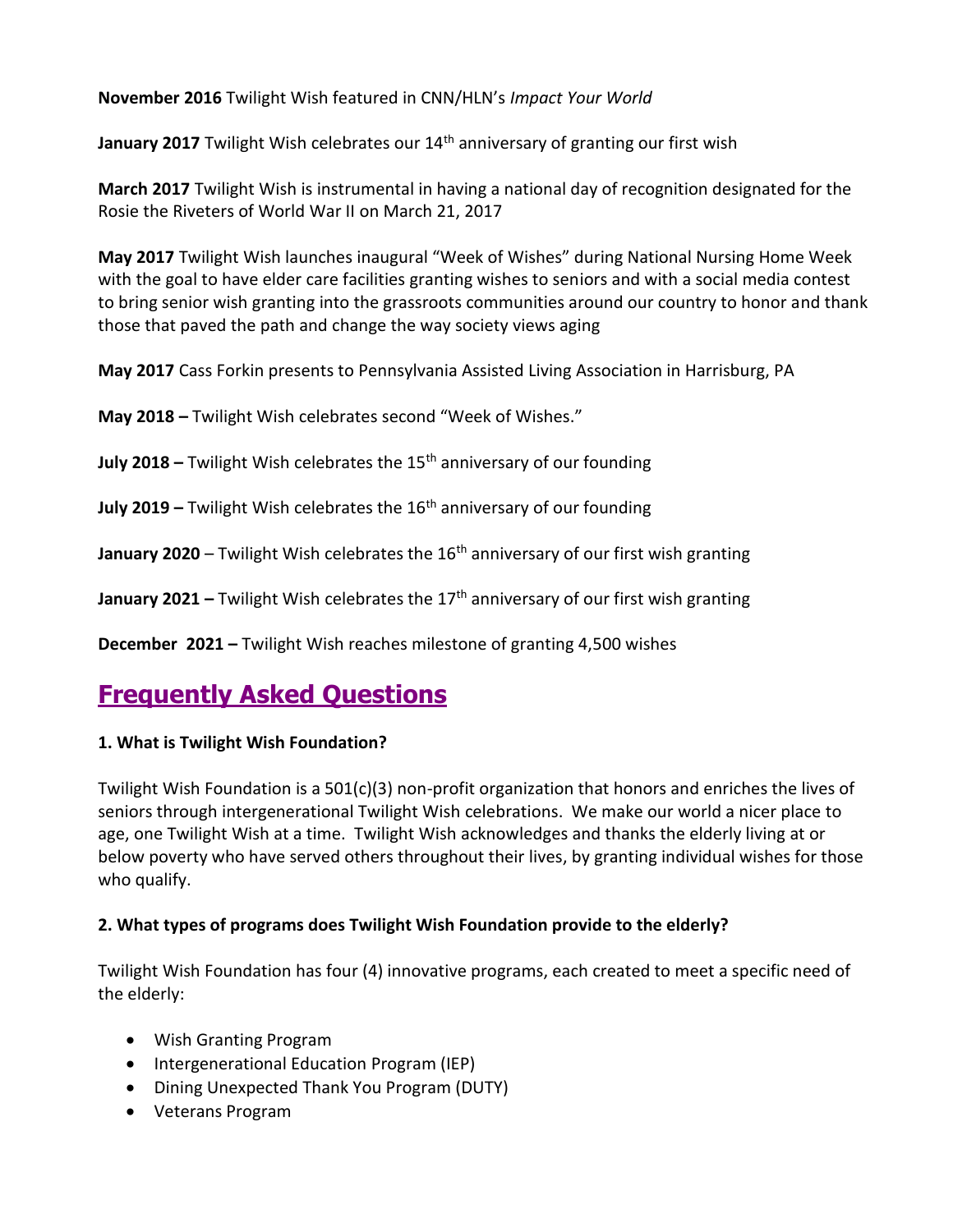First and foremost, Twilight Wish provides individual wish fulfillment through our Wish Granting Program. We grant wishes to seniors 65 and older, who earn less than 200% of poverty level or who live in a nursing facility and cannot make their own wishes come true. Since our founding, we have granted nearly 4,600 individual wishes to those who deserve it and need it the most, our often forgotten elder generation.

Our Dining Unexpected Thank You (DUTY) program evolved from the personal experience of our founder at the diner that led to the beginning of Twilight Wish. Our DUTY program directly involves the community in reaching out and thanking seniors directly by treating them to a meal on the spot. The program is simple: if a diner sees an elderly person eating out and would like to treat them to a meal, they hand the DUTY card to a server and pay that person's bill. In turn, the server presents the card to the recipient as a thank you for everything they have done over the years. It's up to our sponsors whether or not they wish to remain anonymous. The end result is the elderly person is acknowledged and thanked by younger generations, bringing them comfort, happiness and joy. DUTY cards can be printed directly off the website or requested from the Twilight Wish headquarters.

Our Intergenerational Education Program (IEP) matches local high school students with residents at nearby nursing facilities. IEP gives students the grassroots experience of fundraising, planning events, and directly granting wishes. The IEP benefits both the seniors and the high school students in many ways. The direct interaction between the students and the seniors reduces the isolation and loneliness of the nursing home residents, while the students gain a respectful understanding of aging and aging issues. In addition, the wish granting experience uplifts the seniors, improving their dignity and self-esteem. The students learn the value of volunteerism and philanthropy, not just to the seniors, but to themselves as well.

Lastly, our Veterans Program provides a meaningful "thank you" to our service men and women for their dedication and selfless service to our country. Wishes can fall into any of the Twilight Wish categories mentioned below in #7.

### **3. Who qualifies to have wishes granted by Twilight Wish Foundation?**

Wish candidates are seniors over age 65, with an income of less than 200% of poverty level, or who are permanent residents of a nursing facility and cannot make their own dreams come true. Wish recipients should have a documented positive history of giving back to the community, and be cognitively, emotionally, and physically capable of communicating and experiencing the wish.

### **4. What documentation must be included in the wish application?**

All wish applicants must include proof of age, income, residence (if eldercare facility), and U.S. citizenship. Photos are not required but encouraged.

### **5. Are there limitations to the types of wishes that can be fulfilled?**

The wish recipient must not have previously received an individual wish fulfillment from Twilight Wish. Twilight Wish Foundation (TWF) grants qualifying wishes as funding and resources are available. We accept wish applications from seniors and their representatives but not from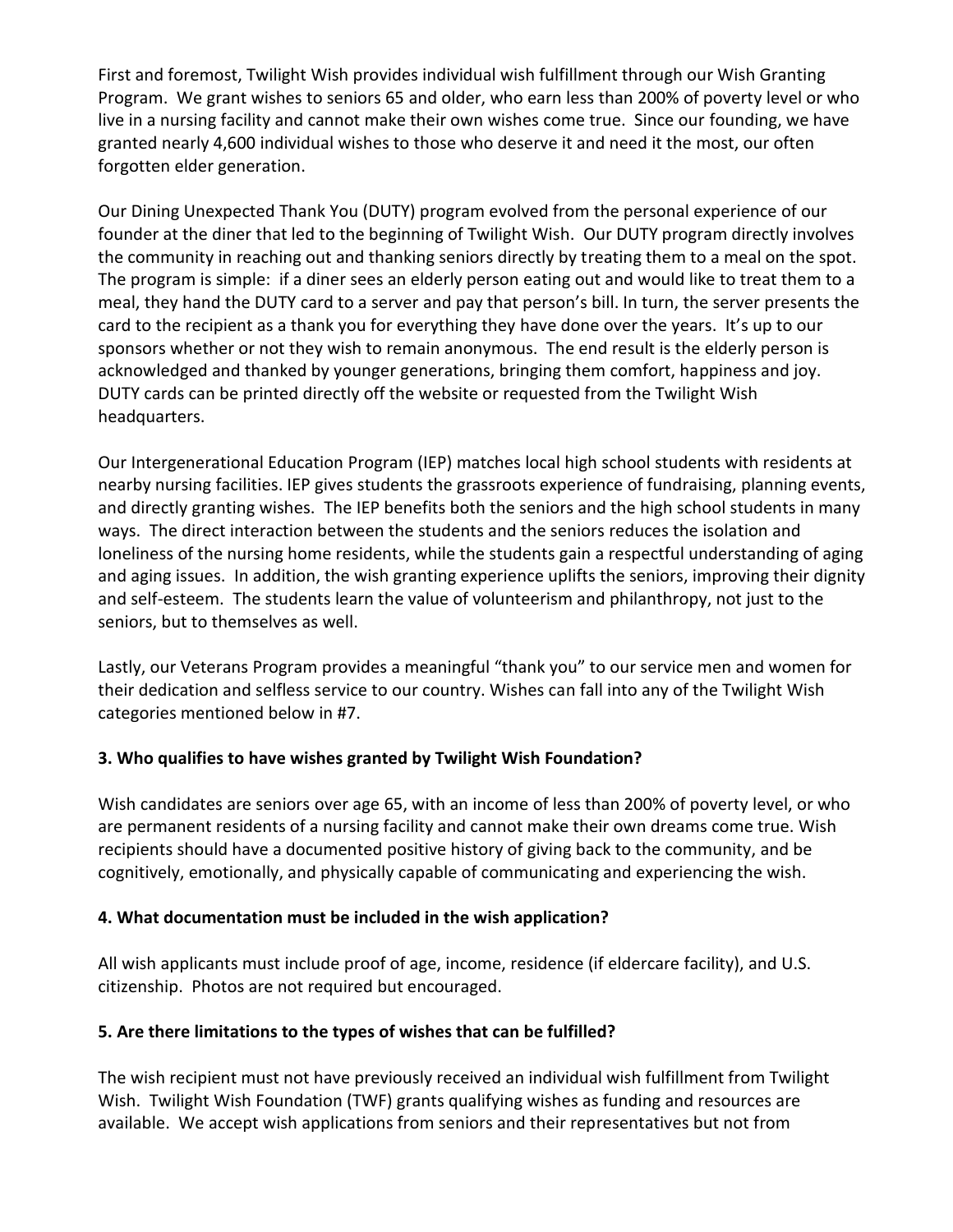organizations that charge seniors to process their applications. TWF NEVER charges the senior anything to apply for a wish granting celebration. TWF reserves the right to deny requests for any purpose in conflict with the mission of TWF. TWF will deny the following types of wishes: political, illegal or dangerous in nature; housing construction; bill payments or requests for cash; surgical or pharmaceutical items; and physical assets including houses, autos, boats, planes, etc.

### **6. What is the wish approval process?**

The Wish Committee meets on a monthly basis to review new applications and determine eligibility of wish applicants and wish requests. The wish applicant must meet all of the wish requirements (see question #3), understand the wish restrictions (see question #4), and include complete documentation with their application. Some wishes are restricted and cannot be granted as they are not in alignment with our Twilight Wish core values. Twilight Wish grants qualifying wishes as funding and resources are available. TWF reserves the right to deny requests for any purpose in conflict with the mission of TWF. TWF will respond in writing to all requests within 60 days.

### **7. What type of wishes does Twilight Wish grant?**

Twilight Wish has four Wish Granting Programs. Big or small, all wishes are significant to the recipient as we show them we remember and care.

### **Simple Needs Wishes**

| Food                    | <b>Heaters</b>      |
|-------------------------|---------------------|
| Clothing                | Wheelchairs         |
| Tombstones              | Lift Chairs         |
| <b>Televisions</b>      | <b>Mattresses</b>   |
| <b>Stoves</b>           | <b>Hearing Aids</b> |
| <b>Air Conditioners</b> | Dentures            |
| <b>Visual Aids</b>      | Refrigerators       |

### **Celebrating a Life Wishes**

Visits to hometowns or places of comfort & joy Family reunions Returning to a favorite job or career once again

### **Living Life to the Fullest Wishes**

| Ride in a hot air balloon | Ride on parade float |
|---------------------------|----------------------|
| Publish a book            | Meet a celebrity     |
| Attend a ball game        | Dance on Broadway    |
| Travel                    | Fly in a fighter jet |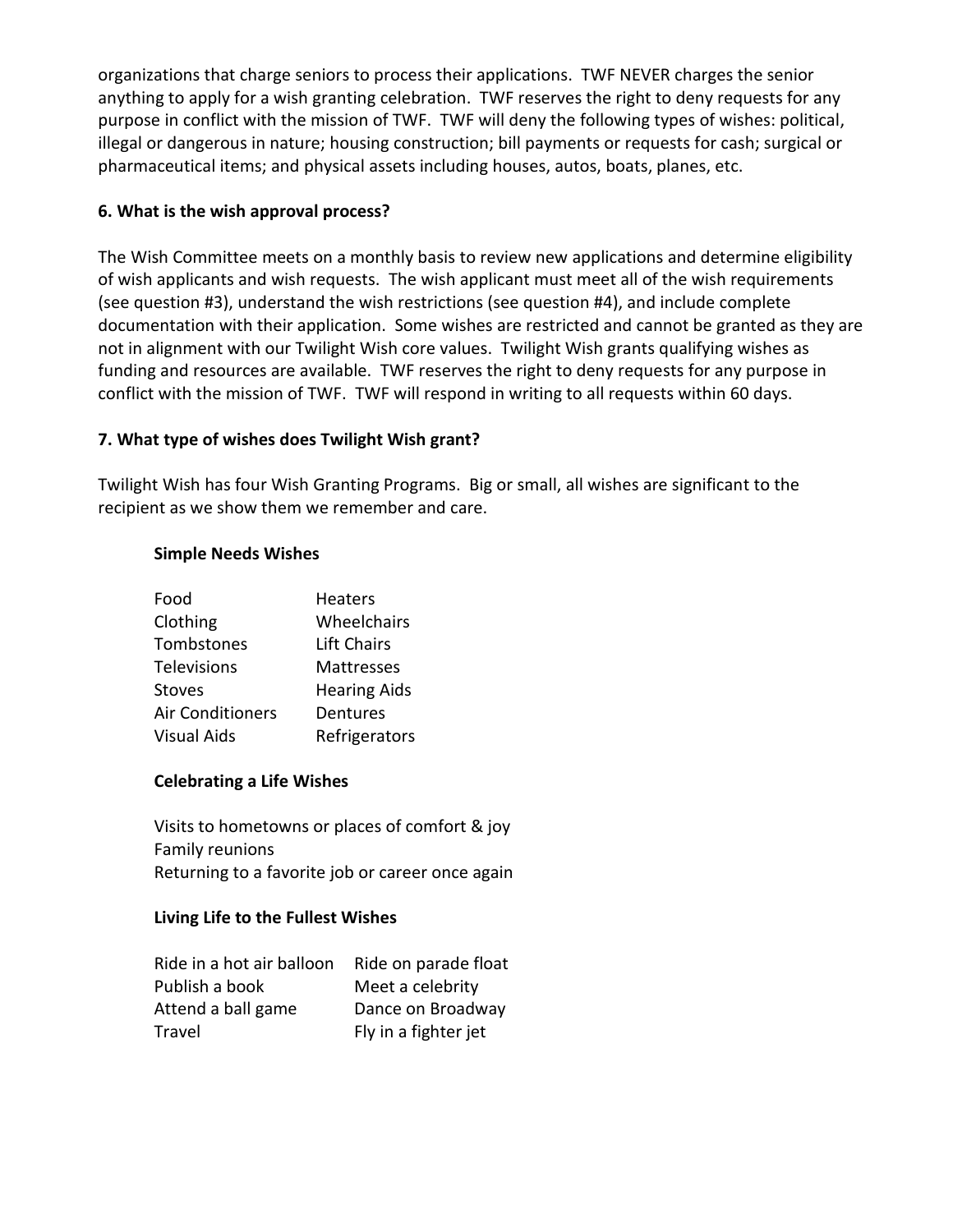#### **Veterans' Wishes**

At Twilight Wish, we feel it is our privilege and duty to help fulfill the wishes of our elderly American veterans. Since 2003, we have honored more than 850 veterans. In fact, one-third of all the wishes we grant are for veterans. Sometimes a wish fulfills an immediate need. Sometimes it is a last wish or a lifelong dream. Large or small, all wishes provide a meaningful "thank you" to our veterans for their dedication and selfless service to our country.

#### **8. How can I contribute?**

Twilight Wish seeks individuals, organizations, and corporations to "Help make our world a nicer place to age, one wish at a time." Our **Do Good, Feel Good** fundraising program is an easy way to make a difference in the lives of elders on a monthly basis. Donation levels begin at \$11 monthly, but can be customized for each individual. Donors can sign up to have their monthly donation automatically deducted from a credit or debit card, simplifying the giving process. Individual donations can also be made on a one-time basis through our secure website at www.twilightwish.org or mailed to P.O. Box 1042, Doylestown, PA 18901. Twilight Wish representatives are available to present to your organization by contacting Cass Forkin, Founder at 215-534-0402.

#### **9. How can I volunteer?**

Volunteers are the backbone of Twilight Wish Foundation. Only through the commitment, time, and generosity of our volunteers are we able to grant wishes to deserving seniors as well as continue our growth and expansion across the U.S. To date, we have logged well over 10,000 volunteer hours with a fair market value per the independent sector of over \$400,000. Volunteers are always needed and appreciated, and we currently have opportunities in many areas including event planning, grant writing, administrative services, wish granting, fundraising, committee involvement, and starting a chapter. For more information on how you can help, please call 215 230-8777.

### **10. What is Twilight Wish Foundation's mission and vision?**

The mission of Twilight Wish is to honor and enrich the lives of seniors through intergenerational Twilight Wish celebrations. Our vision is to make our world a nicer place to age, one Twilight Wish at a time. Twilight Wish focuses on the women and men who have paved the way for generations to follow: veterans, teachers, nurses, foster parents, civil servants, and grandparents. They have simple wishes, but getting by on a low-fixed income makes the smallest of treats difficult and many of our deserving seniors wonder if anyone out there truly cares. That's why Twilight Wish acknowledges our elders' importance to society: to show them we remember their works, influence, and kindness toward us.

### **11. Where is Twilight Wish Foundation located?**

Our national headquarters is located in Jamison, Pa. We also currently have active chapters in Allegheny County, Butler County, Fayette County, Mercer County, Washington County, Westmoreland County, and Erie, Pennsylvania; Alabama; Arizona; Barstow, California; Connecticut;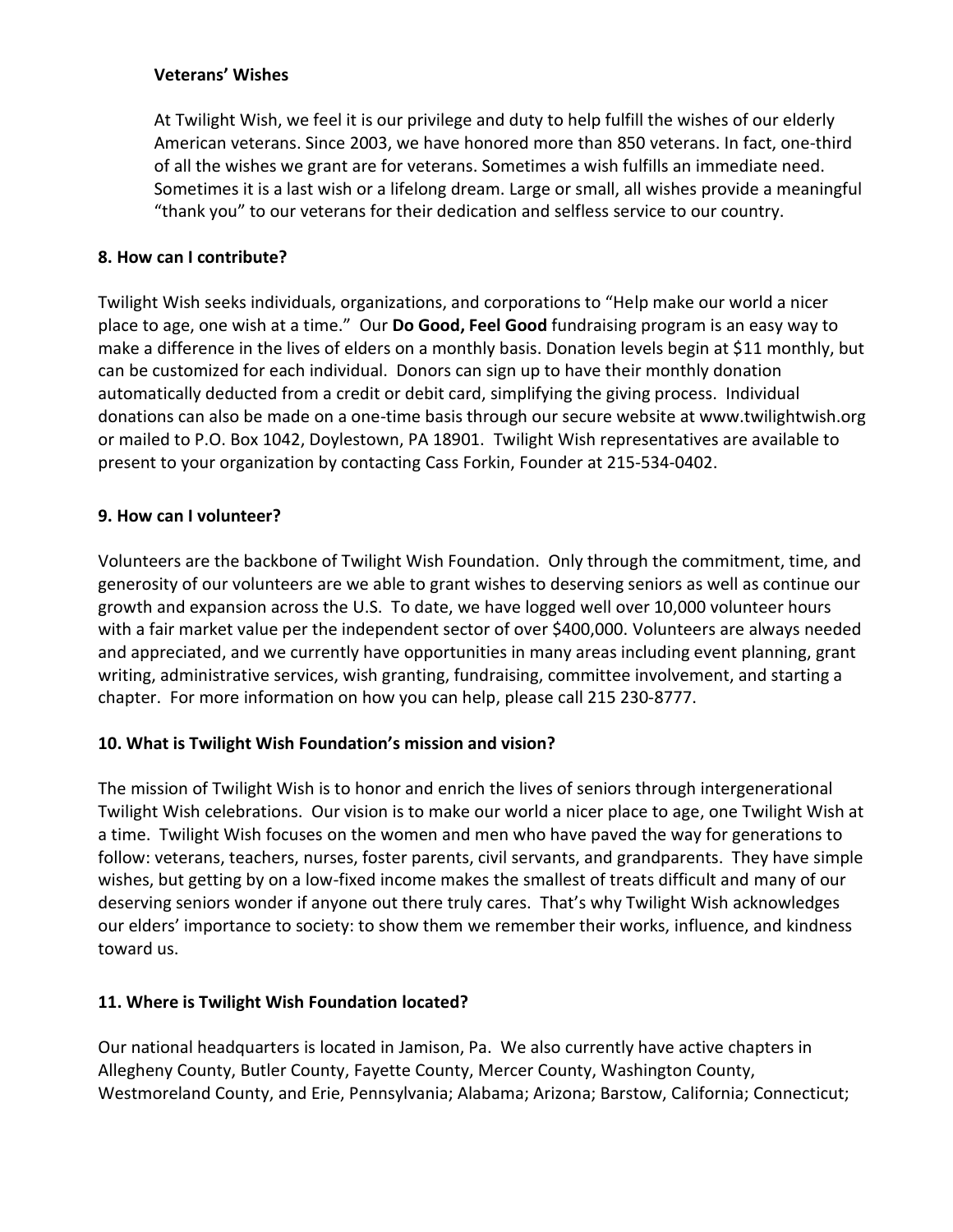Michigan; New Jersey and New York. In addition, we have Twilight Wish ambassadors throughout the country.

### **12. What are your plans for expansion?**

Twilight Wish is growing! We continue to add chapters nationwide at regular intervals. Our long-term goal is to establish a chapter in all 50 states. Future plans include expanding internationally.

# **13. Are you qualified as a 501 (c)(3) organization?**

Yes.

# **14. Are monetary donations tax deductible?**

Yes. As a 501(c)(3) charity, we can accept contributions and offer donors a tax deduction for their gifts which are fully tax-deductible to the fullest amount allowed by law. Your personal tax bracket and how you file your taxes (individually, jointly, as a corporation, etc.) determines the deduction for your charitable contribution. Please consult with your financial adviser for more details.

### **15. What media has Twilight Wish been featured in to date?**

Twilight Wish attracts ongoing local, regional, and national media attention with poignant, heartwarming stories of wish-granting events. The value of this media is not calculated on the financials; however, comparables place it in excess of several hundred thousand dollars per year in raising public awareness. Twilight Wish has been featured nationally in media including Family Circle, USA Today, People, National Enquirer, AARP The Magazine, Chronicle of Philanthropy, Woman's World, CNN, CBN, ABC, and NBC. Locally, Twilight Wish has been featured numerous times in The Philadelphia Inquirer, The Intelligencer, Courier Post, Northeast Times, and the Bucks County Courier Times, and seen on WPVI, KYW, WCAU, and Fox29. These stories inspire millions of people across the country and encourage them to do philanthropic acts of kindness toward seniors, fulfilling our vision to make our world a nicer place to age, one wish at a time. In addition, we have a strong online presence on several blogs, Facebook, Twitter, Instagram and LinkedIn. Although standard accounting practices do not allow placing the publicity value of media on the financials, the true value is priceless.

### **For more information:**

We encourage you to visit our website at www.twilightwish.org to find out more about starting your own chapter, becoming a sponsor, making a wish, and learning about our future wish-granting events. There is nothing more rewarding than the smile of gratitude. Please help us bring those smiles to the elders who have contributed positively to society throughout their lives.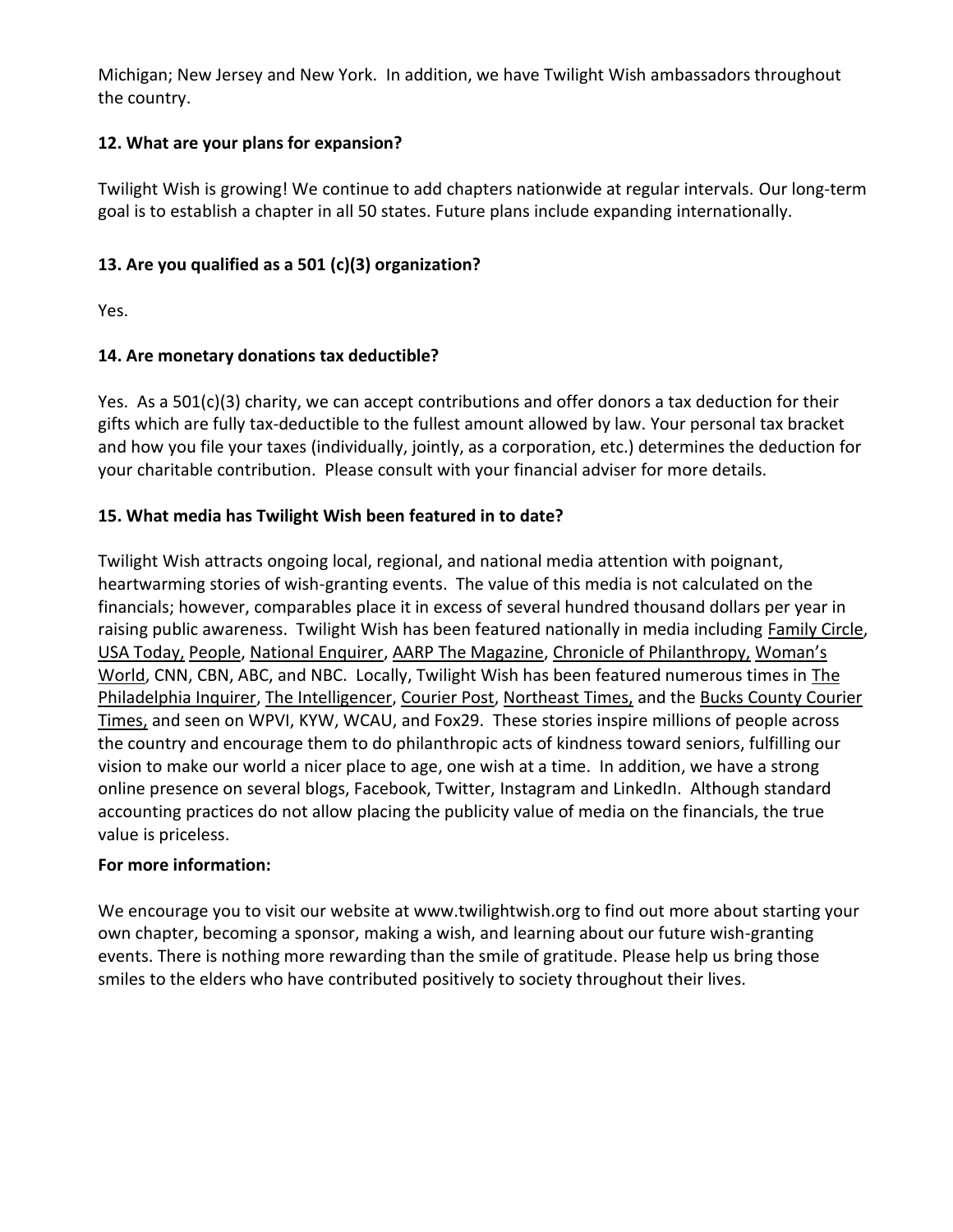# **Twilight Wish Foundation Board of Directors**

#### **Cass Forkin, Chairperson of the Board**

Cass Forkin is both a passionate visionary and a businessperson who gets things done. Forkin founded Twilight Wish Foundation in 2003 and served as Executive Director until July of 2011. She started the Foundation with just \$711 and a small, but dedicated group of people who believed in the cause. Forkin holds an MBA in healthcare administration and a bachelor's in accounting, both from LaSalle University in Philadelphia, PA. Her career spans more than 30 years as an entrepreneur and executive in nonprofit organizations, healthcare administration, practice management, restaurants, and banking. Most recently, Cass and husband, Bill Belknap, have launched two companies: aEONRG which focuses on renewable energy resources, and Eonian Publications, a publishing company.

Forkin is a pioneer of charitable causes and is the national public speaker for Twilight Wish Foundation. She is the recipient of many academic, political, business, and community awards, and was voted a national Top Ten Business Woman for the American Business Women's Association. Forkin has been featured on television shows including "Seeking Solutions with Suzanne," "Living the Life," and numerous radio programs including Bill Bradley's "American Voices" on Sirius Satellite radio. She has been written about in various print media articles including People magazine's "Heroes Amongst Us," USA Today, Women's Day, National Enquirer and Family Circle magazine. In 2012, Forkin was featured on CNN's "Impact Your World" and HLN's "Leaders with Heart." Forkin and her husband reside in Downingtown, Pa.

### **James Ciervo, Vice Chairman of the Board**

James Ciervo holds an AAS in Recreation Therapy and Leadership, Phi Theta Kappa, from Suffolk Community College and a B.S. in Human/Community Service from Empire State College. Ciervo started his career as a Therapeutic Recreation Aide at Smithtown Healthcare Facility in the early 1990s. Most recently he worked for over 16 years as Therapeutic Recreation Director at Water's Edge Nursing and Rehabilitation Center in Port Jefferson, NY. Ciervo has served on boards and committees on Long Island for over 20 years including serving as Planning Director for Intergenerational Strategies (NYSIGN); Planning Committee Member, Port Jefferson Chamber of Commerce; Member of the Board of Trustees, Smithtown Historical Society; and Past President, Therapeutic Recreation Association of Suffolk County. Ciervo's life goal of enhancing the quality of life for the aging is ongoing. His continued pursuit of higher education in this field and his endeavors to create community awareness regarding the increase of memory-impaired individuals is not only an asset, but a welcome gift to his colleagues and those who benefit from his knowledge. In his spare time, Ciervo explores the Northeast on two wheels with his motorcycle club and travels the world, eager to learn about new cultures.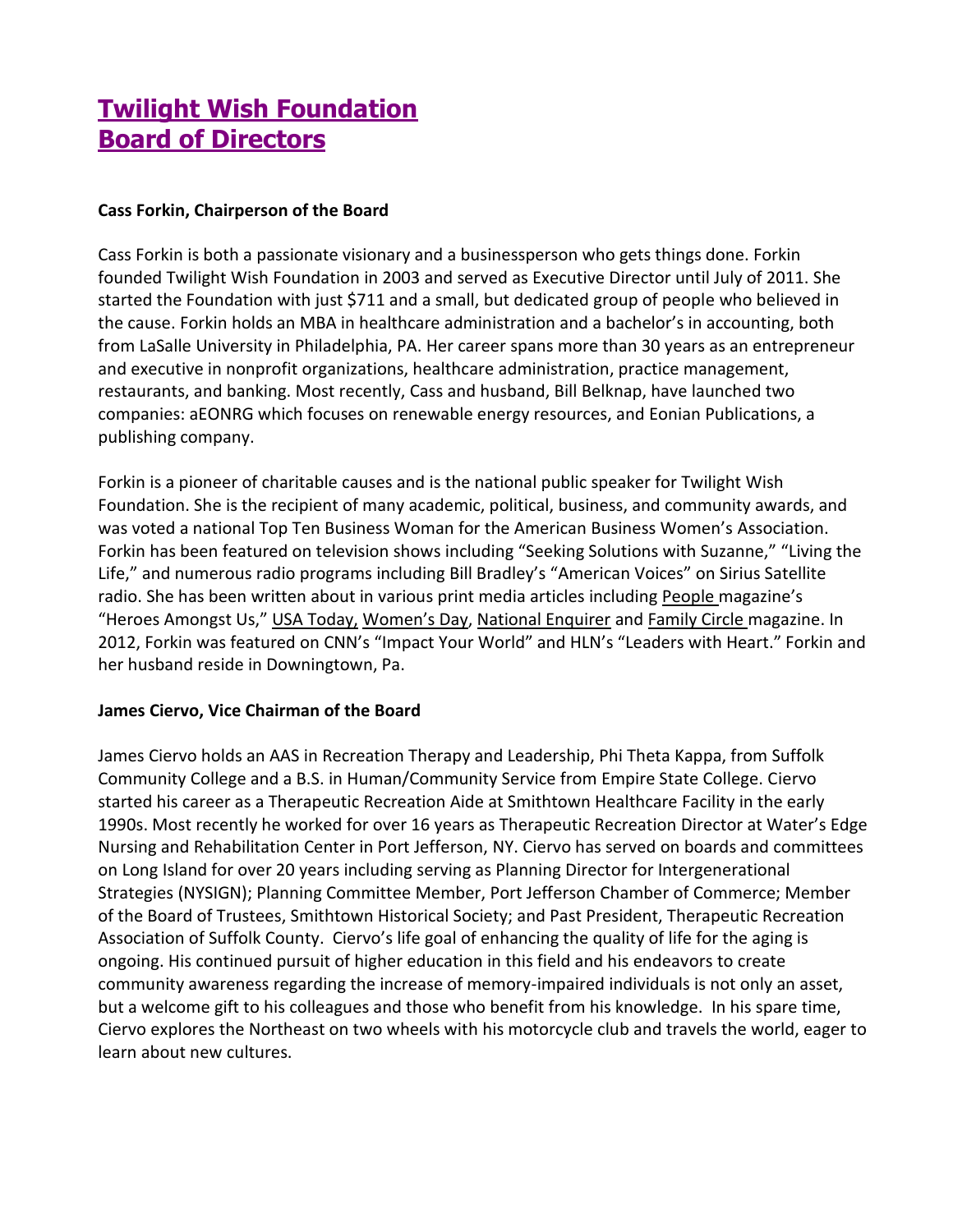#### **Mary Mannix Meister, Secretary**

Mary Mannix Meister is a retired public utility safety professional. A lifelong political activist, Meister founded an advocacy group credited with the successful passage of the Family and Medical Leave Act. This activism led to her producing and hosting a local radio program for work/family issues that was honored with an AIR Award. Meister's volunteer involvements include Habitat for Humanity, serving as a local director for the Miss America Organization, and as a trustee for her local library. She also currently serves on the Board of the Upper Moreland Education Foundation.

#### **Jack Regan**

Jack Regan worked as a Probation Officer for the City of Philadelphia for over 20 years. After his retirement from this position, he worked in sales for another twelve years until fully retiring ten years ago. Since then, Regan has been involved with numerous nonprofits, primarily working with atrisk children and young adults. In addition to his volunteer work at Twilight Wish, Regan is involved with Angels Flight East, Wrapping Presence and Ivy Hill Therapeutic Riding Academy. He resides in Chalfont with his wife.

#### **Annabella Wood**

Reverend Annabella Wood is an ordained interfaith minister, physicist, inventor, speaker, and handywoman. Wood volunteered her time and talent to become instrumental in the granting of Twilight Wish Foundation's biggest wish, the "Truck Driving Mama" wish for Margarette Kirsch. Wood helped negotiate the legal hurdles involved in bringing this wish to fruition and volunteered her time as the truck driver on this wish.

### **Ruth Anne Wood**

Ruth Anne Wood is the founder of Scripting for Success, a leadership training and production company. For over 20 years, Wood has helped many professionals with book and product creation, goal achievement and executive leadership training. Along with her husband, Jason, Wood has been a donor to Twilight Wish for many years, attending many fundraising events. She also served as a volunteer helping to grant several wishes for seniors who wished to publish their books. Wood resides in Doylestown with her husband.

# **Advisory Board**

#### **Mae Krier**

Mae Krier, one of the original Rosie the Riveters from World War II, had her wish to attend the American Rosie the Riveter Association's (ARRA) reunion granted by Twilight Wish in June of 2015. Krier worked on B-17s and B-29s for Boeing in Seattle and helped build the 5 Grand, the 5,000<sup>th</sup> B-17. While in Seattle, she met her husband on the dance floor at the Service Man's Center there. They were married nearly 70 years and raised two children before he passed away. Krier has four grandchildren, eight great-grandchildren and three great- great grandchildren. A great-great granddaughter is named Rosie in honor of Krier's Rosie the Riveter past. Thanks in great part to Krier's efforts over the years; lawmakers passed a Congressional Resolution designating March 21,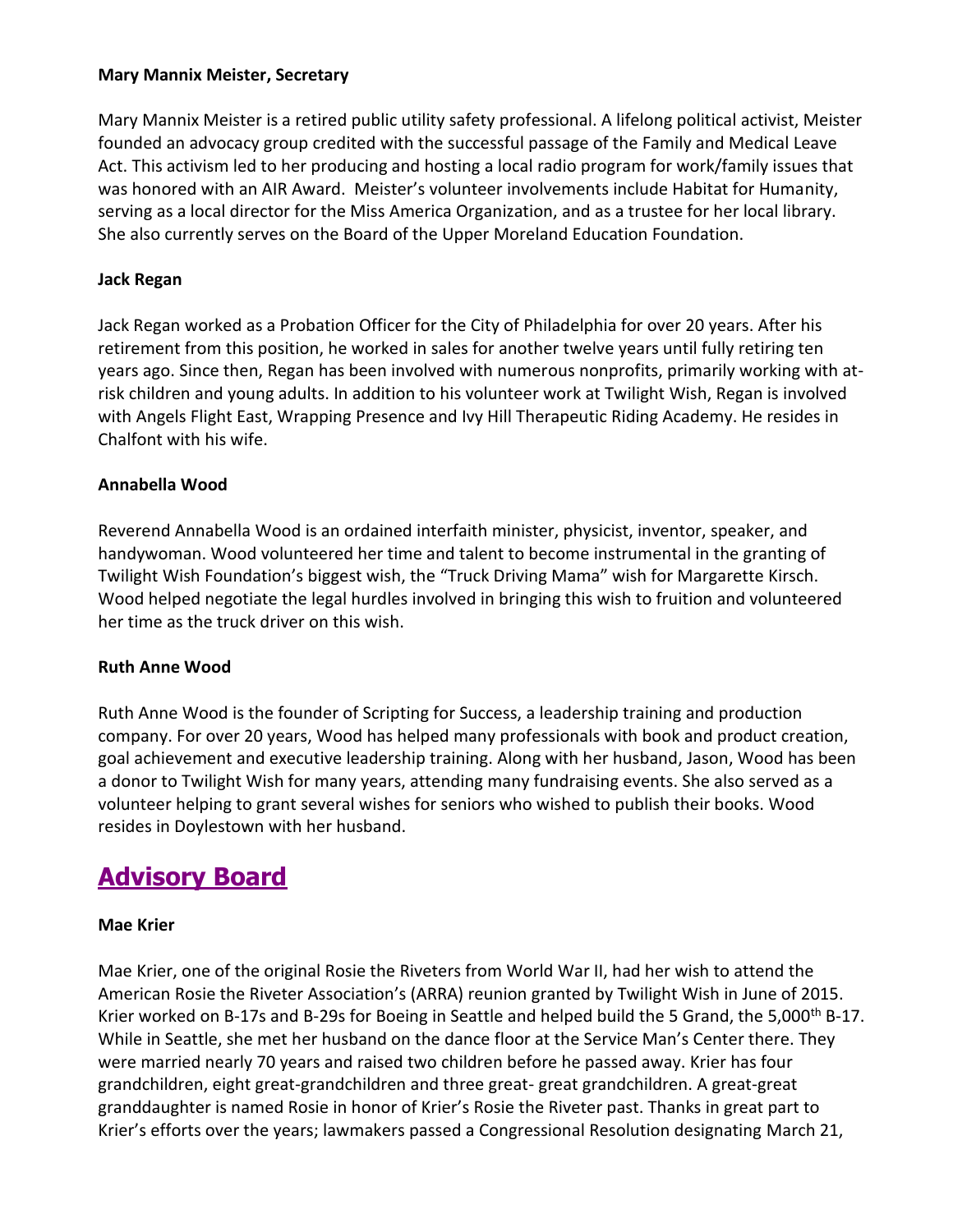2017 and 2018 as "National Rosie the Riveter Day." She continues to work tirelessly to have this day become an annual day of recognition to honor the vital contributions that were made by countless American women during WWII. Krier has spoken to countless organizations and has made numerous radio and television appearances including Harry, a talk show hosted by Harry Connick, Jr.

### **Jerry Rothkoff, Esquire**

Jerry Rothkoff holds a J.D. from Widener School of Law and is a graduate of Syracuse University. He has been practicing law since 1993 and started the Law Offices of Jerold E. Rothkoff in 2000. Rothkoff specializes in elder and disability law practice concentrating in areas of long term care planning, asset protection, guardianship, disability planning, estate planning, and advocacy for the elderly and disabled. He is a member of the National Academy of Elder Law Attorneys, the Camden County Bar Association Committee on the Elderly and Guardianship Committee, Philadelphia Bar Association Elder Law Committee, Pennsylvania Bar Association (Elder Law Section), Delaware Valley Stroke Council, New Jersey State Bar Association (Elder Law Section Officer), Association of Trial Lawyers of America, Nursing Home Litigation Group.

### **Barbara Traub**

Barbara Traub worked for 50 years at Holland Enterprises, Inc., for her father, C.W. Schrenk, a builder and developer in Bucks County and the surrounding areas. She handled multiple duties including secretary, job supervisor, directing of construction crews and meeting with customers in customizing the home of their dreams. At the end of 2017, the business came to a close and she retired, to a point. Traub is a very involved person and has also worked at Freedom General Contracting since 2008 as a payroll and financial secretary. She currently serves as a Board Member on The C.W. Schrenk Family Foundation which is a tri-state foundation is helping to better the lives of children and families who are physically, mentally, socially, financially and religiously deprived for reasons beyond their control. In October of 2006, Traub received a House of Representatives Citation and Governors Award as an outstanding citizen recognizing her volunteer service with the Pennsylvania Commission on Crime and Delinquency. In addition, she also traveled twice to Mississippi to assist with rebuilding efforts after Hurricane Katrina and to help the survivors put their lives back together. Traub has served on the Twilight Wish board since early 2010. She has lived in the Doylestown area for 41 years.

### **Lori Woodward**

Lori Woodward is Senior Vice President of Sales & Marketing for Acts Retirement-Life Communities, the largest not-for-profit owner/operator/developer of continuing care communities in the United States. In her leadership position, Woodward is responsible for the direction and implementation of marketing and sales strategy for Acts and its 23 communities. As a member of the Acts senior management team, she is an integral part of the achievement of strategic product development and growth plans. Woodward has held a series of leadership positions in the senior living industry, including serving as CEO of Hamlyn Senior Marketing and as corporate vice president of marketing and sales for Springpoint Senior Living in New Jersey. She has also held regional and corporate positions in sales and marketing for Sunrise Senior Living and Presbyterian Homes of New Jersey.

Woodward earned a BA in English and Business from Millersville University and an MBA in Marketing from LaSalle University. She has been a speaker for past national and regional conferences within the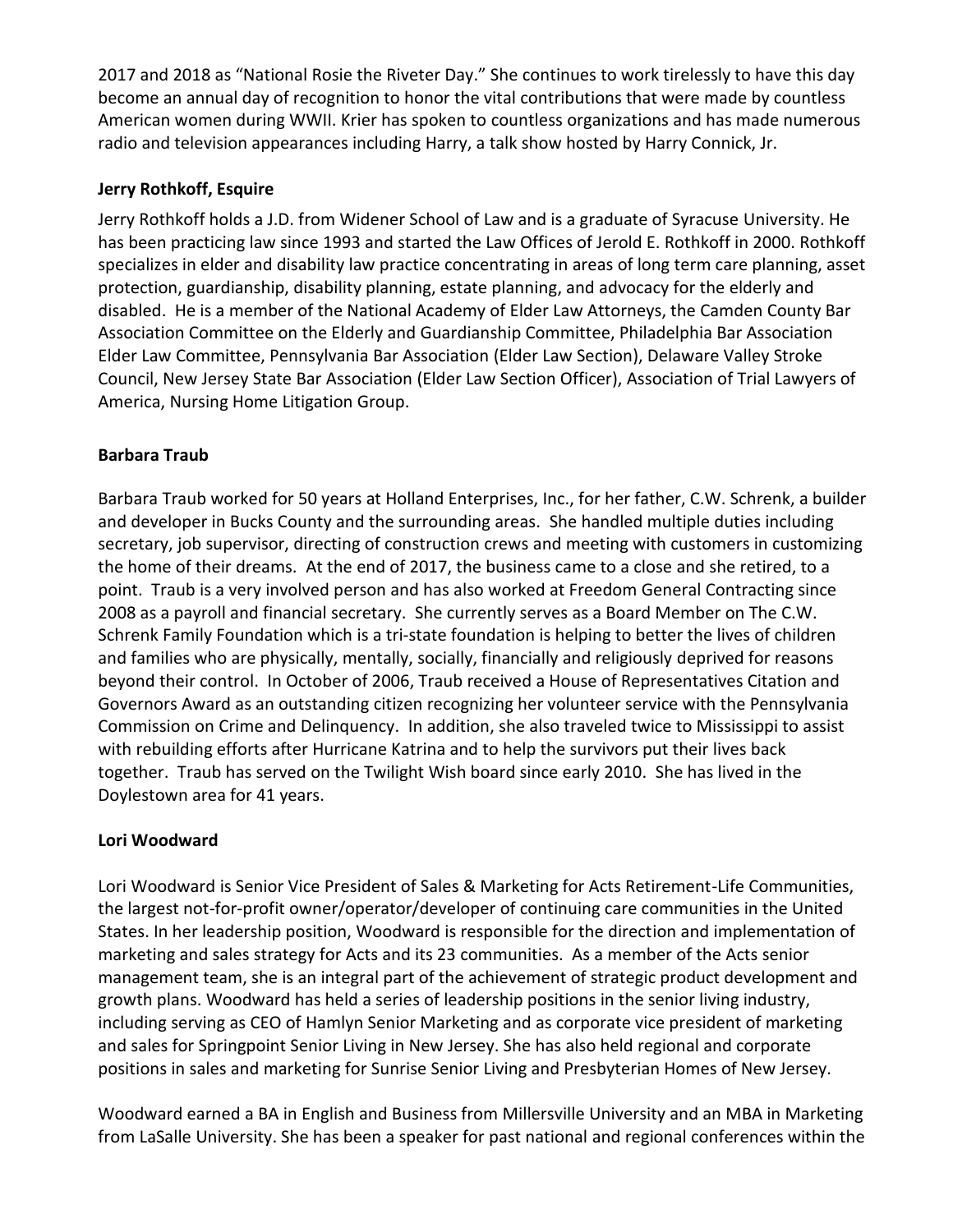senior living industry, including Leading Age NJ, Leading Age PA, Leading Age FL, and Healthcare Association of NJ. In addition to serving on the Twilight Wish advisory board, Woodward volunteers with Boys & Girls Club of Philadelphia.

# **Twilight Wish Foundation Staff Members**

#### **Peter Stinson, Executive Director**, **[Peter@twilightwish.org,](mailto:Peter@twilightwish.org) ext. 101**

Peter Stinson graduated with a B.A. from St. Joseph's University in 2007. He has many years of nonprofit experience including serving as Senior Director with Operation Homefront, a national military veteran's organization where he oversaw operations throughout the Northeast for over ten years. Most recently, Stinson was Executive Director of Greater Harleysville and North Penn Senior Services, a nonprofit that operates two senior adult activity centers in Montgomery County. It was during his tenure at Operation Homefront that he first learned of Twilight Wish while taking part in a wish granting for a World War II veteran who wished to attend the reunion of the Sixth Marine Division one more time. Stinson currently volunteers his services on the Executive Committee for Delaware Valley Veterans Consortium, an organization that unites military and veteran service organizations. In addition, he has taught CCD to 7th and 8th graders at Our Lady of Mount Carmel for over 14 years. He resides in Doylestown with his fiancé. In his spare time, Stinson enjoys being with his family and friends, working out and volunteering at his local parish, Our Lady of Mount Carmel.

#### **Michelle Bowren, Director of Wish Management, [Michelle@twilightwish.org,](mailto:Michelle@twilightwish.org) ext. 104**

Michelle Bowren graduated from West Chester University with a B.S. in Education. She has over 20 years' experience working with children as a preschool teacher, director of a day care center, and as a per diem substitute with the Central Bucks School District. Bowren is currently the Director of Wish Management for Twilight Wish responsible for all aspects of our wish-granting program. She has also served as the Communications Director on the Our Lady of Mount Carmel Home & School Association School Board for two years and volunteered with Meals on Wheels. Bowren has been with us since February 2011. She resides in Buckingham with her husband and two children.

#### **Mary Farrell, Director of Community Relations, [Mary@twilightwish.org,](mailto:Mary@twilightwish.org) ext. 103**

Mary Farrell received her B.A. in Advertising from Temple University in 1989. She has more than 17 years' experience in advertising and public relations. Farrell volunteered for Twilight Wish for one year before becoming a part-time employee. She is currently the Director of Community Relations responsible for public and media relations, grant writing, and social media for Twilight Wish Foundation. Farrell has been with Twilight Wish since March 2007. She resides in Buckingham with her husband.